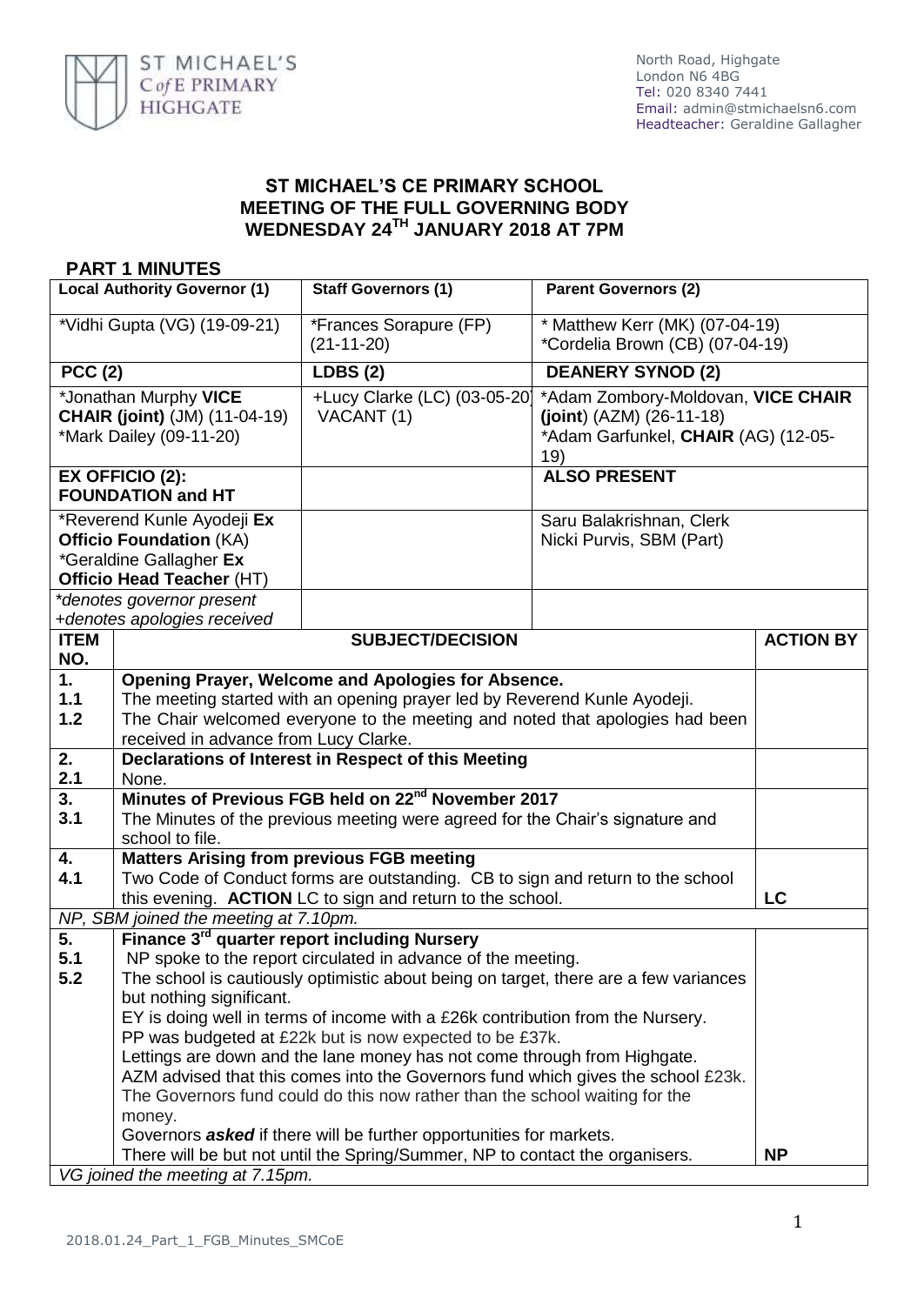

|      | Staff salaries will have a £6k hit due to the increase in main scale teacher pay                                                                  |                        |  |
|------|---------------------------------------------------------------------------------------------------------------------------------------------------|------------------------|--|
|      | TA salaries are slightly over.                                                                                                                    |                        |  |
|      | The Assistant Site Manager is contracted, not a salaried employee so his costs                                                                    |                        |  |
|      | have been taken out of salaries and correctly accounted for as a contracted                                                                       |                        |  |
|      | service.                                                                                                                                          |                        |  |
|      | Governors thanked NP for a very clear report and the Chair asked that a higher                                                                    |                        |  |
|      | figure is put in the budget next year for agency staff.                                                                                           |                        |  |
| 6.   | <b>Premises Update</b>                                                                                                                            |                        |  |
| 6.1  | AZM advised there has been no meeting since the last FGB. GG and AZM have                                                                         | <b>AZM</b>             |  |
|      | met to progress the 10-year plan which will be brought to the next FGB. ACTION.                                                                   |                        |  |
| 6.2  | The negotiations with Highgate are nearly there. The surveyor thinks the school                                                                   | Agenda                 |  |
|      | should ask for a slightly higher figure as the starting point for the annual fee, AZM                                                             | <b>Clerk</b>           |  |
|      | is dealing with this.                                                                                                                             |                        |  |
| 7.   | <b>Fundraising Group update</b>                                                                                                                   |                        |  |
| 7.1  | MD advised that the fundraising group is awaiting the 10-year plan to provide them                                                                |                        |  |
|      | with strategic direction and focus.                                                                                                               |                        |  |
| 7.2  | The group is strong on the parent side but no stronger on the corporate side.                                                                     |                        |  |
|      | The corporate pack is nearly ready and can be presented to Governors at the next                                                                  | Agenda                 |  |
|      | <b>FGB. ACTION</b>                                                                                                                                | <b>Clerk</b>           |  |
|      | The big issues are the nursery reconfiguration, the school office reconfiguration                                                                 |                        |  |
|      | and the learning hub reconfiguration.                                                                                                             |                        |  |
|      | There are five members in the group and it would be helpful to have one more                                                                      |                        |  |
|      | member. Robert has given a lot of his time to the group.                                                                                          |                        |  |
|      | AG to mention in the next Chair's newsletter that the group is looking for someone                                                                |                        |  |
|      | to join with professional experience of fundraising and will ask for expressions of                                                               | <b>AG</b>              |  |
|      | interest. ACTION                                                                                                                                  |                        |  |
|      |                                                                                                                                                   |                        |  |
| 8.   | Governors' strategy update                                                                                                                        |                        |  |
| 8.1  | AZM, VG, LC and AG are in this group. They will accelerate                                                                                        |                        |  |
|      | progress and meet a couple more times in February and have something to                                                                           | Agenda                 |  |
|      | present to the FGB in March. GG will be part of this process. ACTION                                                                              | <b>Clerk</b>           |  |
| 9.   | <b>Policies for Review</b>                                                                                                                        |                        |  |
| 9.1  | Charging and Remissions Policy – agreed, subject to the following                                                                                 |                        |  |
|      | amendment – change the line after Free School Meals to Pupil Premium.                                                                             |                        |  |
|      | Once change has been made for the school to retain on file.                                                                                       |                        |  |
|      | Safeguarding and Child Protection Policy - agreed subject to the<br>$\bullet$                                                                     |                        |  |
|      | following amendments: -                                                                                                                           |                        |  |
|      | p.22 7.2.2 take out "non-SEN" and under 7.2.3 change to pupils with self-                                                                         |                        |  |
|      | care needs and/or SEND. Once amended, Chair to sign and school to                                                                                 |                        |  |
|      | retain on file.                                                                                                                                   |                        |  |
|      | <b>SEND Policy</b> – Tracked changes agreed, GG to finalise for Chair to sign<br>$\bullet$                                                        |                        |  |
|      | and school to retain on file.                                                                                                                     | Agenda<br><b>Clerk</b> |  |
|      | CB will give a short presentation to Governors on SEND at the March FGB                                                                           | CB                     |  |
|      | meeting.<br>CB to circulate to Governors an article from the NASEN website on SEND.                                                               | CB                     |  |
|      | <b>ACTION</b>                                                                                                                                     |                        |  |
|      | $\bullet$                                                                                                                                         |                        |  |
| 10.  | Whistleblowing Policy - Agreed, Chair to sign and school to retain on file.                                                                       |                        |  |
| 10.1 | LIP progress: Parent View questionnaire and Wellbeing bid<br><b>Parent Questionnaire</b>                                                          |                        |  |
|      |                                                                                                                                                   |                        |  |
|      | The questions are those asked by Ofsted and AG has inserted additional<br>questions, 13 to 18 which take into account the school's C of E status. |                        |  |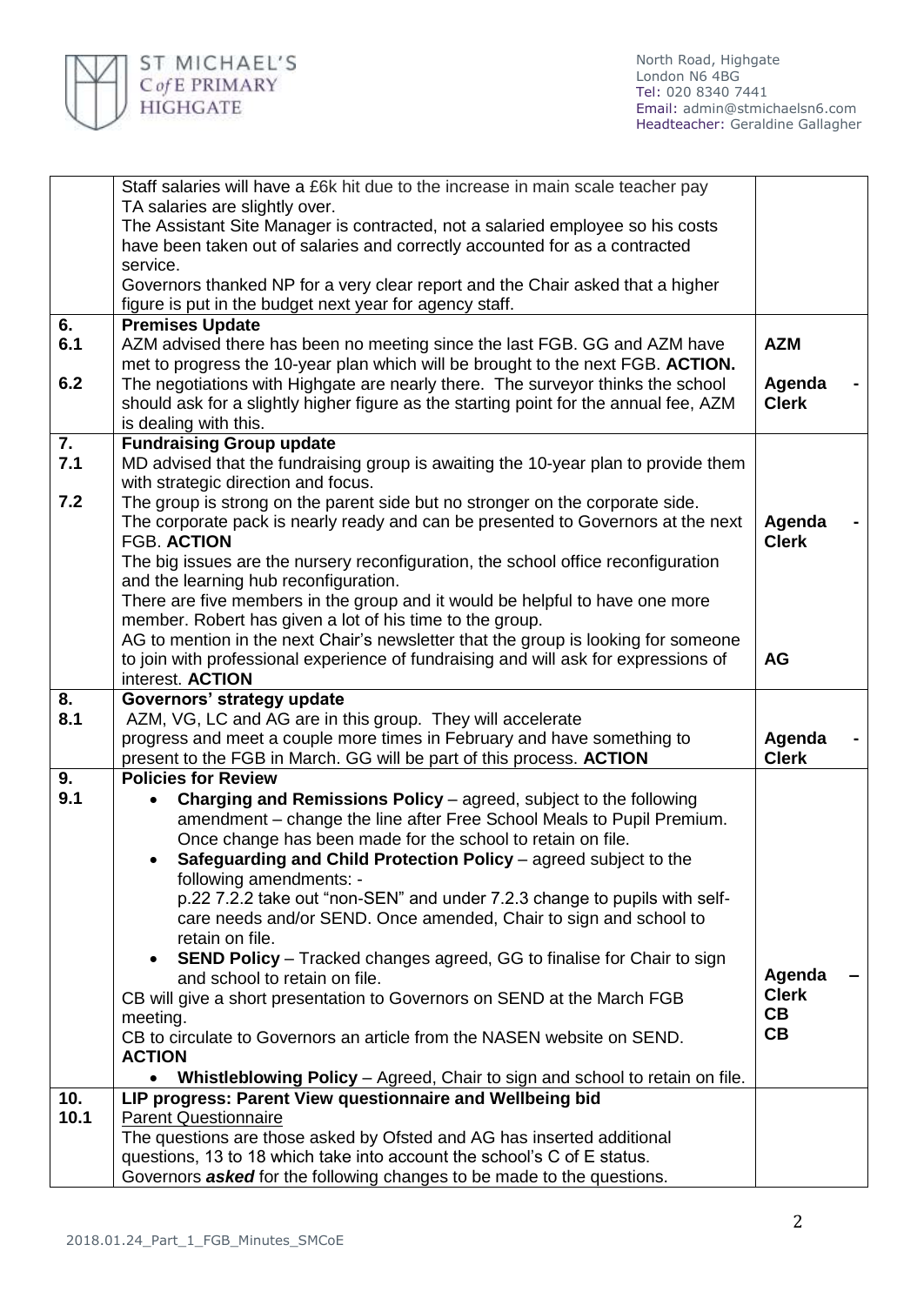

|       | Remove q.13, retain q.14, remove q.15, 16, 17 and retain q.18. Add one question                       | <b>AG</b>       |  |
|-------|-------------------------------------------------------------------------------------------------------|-----------------|--|
|       | - are you getting the information you need about the school's ambition/direction.                     |                 |  |
|       | Governors <b>asked</b> how the survey will be sent out.                                               |                 |  |
|       | It will be issued via Survey Monkey in the next couple of weeks.                                      |                 |  |
| 10.2  | <b>Wellbeing Bid</b>                                                                                  |                 |  |
|       | The local Ward Councillor, Liz Morris has approached the school with regard to the                    |                 |  |
|       | Ward budget which allows her to allocate up to £10k. She has several things to                        |                 |  |
|       | fund out of the £10k pot so there may be around £3k available for the school.                         |                 |  |
|       | The school has identified the key risk to delivering on our strategy as staff burnout                 |                 |  |
|       | and following research has found a charity that does an assessment and provides                       |                 |  |
|       | an action plan which includes a range of services for staff to use. It would help with                |                 |  |
|       | staff retention and future recruitment.                                                               |                 |  |
|       | The programme costs £6k.                                                                              |                 |  |
|       | The deadline for the bid is the end of January. The Governors top up would be £3k                     |                 |  |
|       | plus all the VAT.                                                                                     |                 |  |
|       | Governors <b>asked</b> if the need is more with the SLT or all staff.                                 |                 |  |
|       | The package would be consistent with the ethos and strategy of the school which                       |                 |  |
|       | as a VA school, is the employer of the staff and therefore owes a duty of care.                       |                 |  |
|       | Governors AGREED that they would top up the grant. ACTION                                             |                 |  |
|       |                                                                                                       | <b>AG</b>       |  |
| 11.   | <b>HT Report</b>                                                                                      |                 |  |
| 11.1  | GG gave thanks to the staff for all the successful events over Christmas and for                      |                 |  |
|       | getting into the school to keep it running during the snowy weather.                                  |                 |  |
| 11.2  | The Inset day had a focus on safeguarding and more able pupils.                                       |                 |  |
| 11.3  | There is weekly staff training.                                                                       |                 |  |
| 11.4  | A member of staff, who has trained to be a Phonics Lead trainer, has run one                          |                 |  |
|       |                                                                                                       |                 |  |
|       | programme and the school is looking to see if she will be able to train people from<br>other schools. |                 |  |
|       |                                                                                                       |                 |  |
| 11.5  | British Values are taught in the curriculum but it was felt that it needed to be more                 |                 |  |
|       | explicit. FS put together a British Values week and speakers came in to give the                      |                 |  |
|       | children a better understanding of what they are.                                                     |                 |  |
| 11.6  | There will be lesson observations this week and next.                                                 | <b>Clerk</b>    |  |
|       | GG will report on this at the next FGB.                                                               | Agenda          |  |
| 11.7  | Governors Fund – there is £10k to do work on the EY outdoor area and Felicity                         | <b>Feb 2018</b> |  |
|       | Robinson will advise and work with the school                                                         |                 |  |
| 11.8  | AG and GG meet weekly.                                                                                |                 |  |
| 11.9  | The school held a Special Assembly at which the two pupils in Y5 who won a                            |                 |  |
|       | competition made a presentation to the school.                                                        |                 |  |
| 11.10 | SMSA have had successful events and I attend their meetings                                           |                 |  |
| 11.11 | Smaller works will be done over the half term.                                                        |                 |  |
| 11.12 | H and S audit is on 5 February 2018.                                                                  |                 |  |
| 11.13 | Upcoming events are given in the newsletter.                                                          |                 |  |
| 11.14 | ESafety week is the week after half term.                                                             |                 |  |
| 11.15 | Next week MK and his wife, both secondary teachers, will be coming in to do a talk                    |                 |  |
|       | on digital safety which will be held in the evening. There has been an                                |                 |  |
|       | overwhelming response from parents.                                                                   |                 |  |
| 11.16 | STEM week is 5 March.                                                                                 |                 |  |
| 11.17 | Highgate Neighbourhood Forum has a week of events in the summer which the                             |                 |  |
|       | school would want to be involved in. GG will keep Governors updated.                                  |                 |  |
| 11.18 | The school is due a C of E SIAMs inspection, it has been five years since the last                    |                 |  |
|       | one.                                                                                                  |                 |  |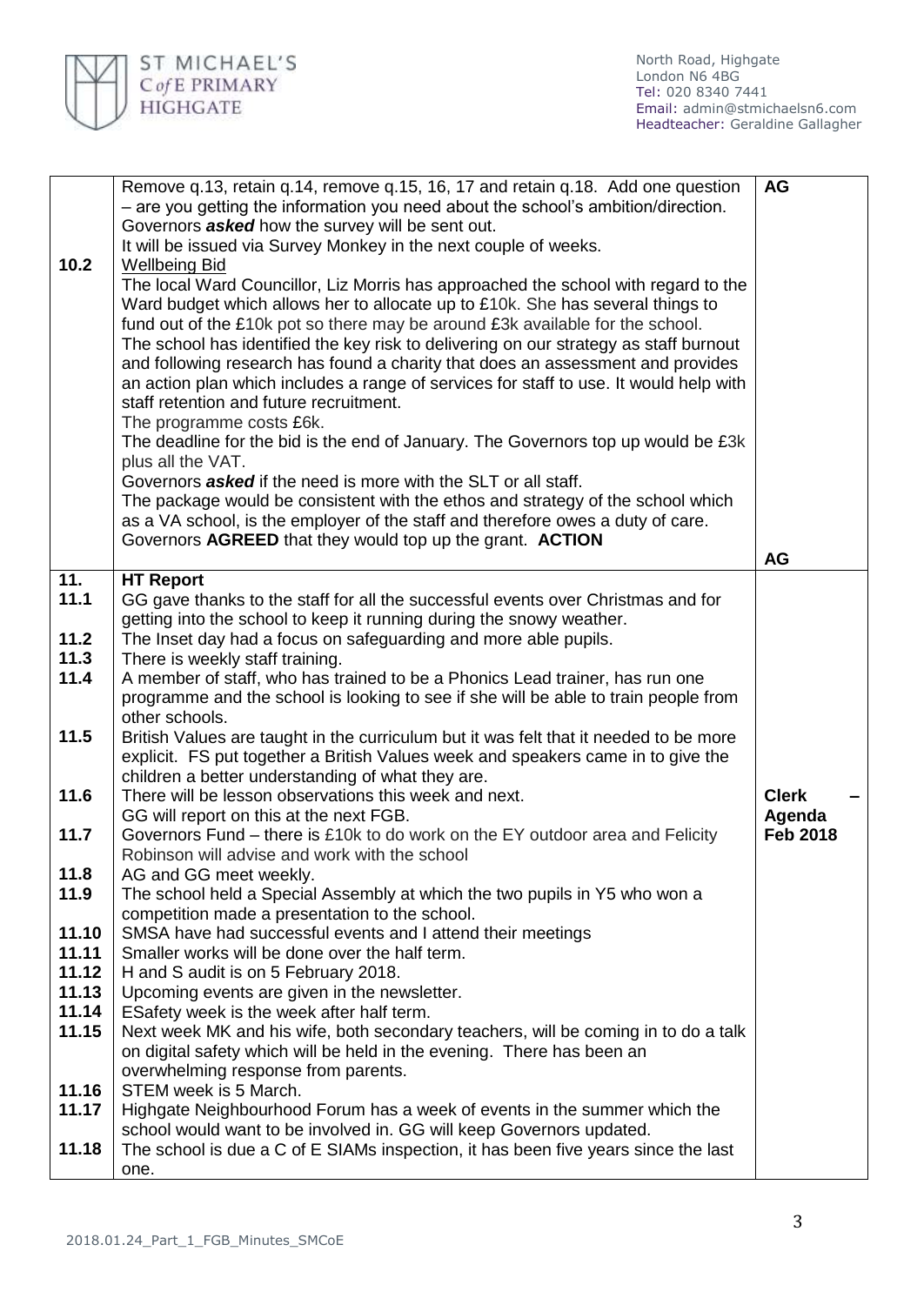

North Road, Highgate London N6 4BG Tel: 020 8340 7441 Email: [admin@stmichaelsn6.com](mailto:admin@stmichaelsn6.com) Headteacher: Geraldine Gallagher

| 11.19 | The school is due an Ofsted inspection, it has been three years since the last one.  |           |
|-------|--------------------------------------------------------------------------------------|-----------|
| 11.20 | School Branding, the next step is to agree the school's uniform. A wider focus       |           |
|       | group was involved and the preference was for navy and white.                        |           |
|       | There are a lot of variations in costings, the school has contacted three suppliers. |           |
|       | The knitwear is the most expensive piece. The decision governors need to make is     |           |
|       | whether the polo shirt will be plain or branded. Branded would be within the price   |           |
|       | range parents agreed to pay. Governors agreed the polo shirt would be branded a.     |           |
|       | The new uniform will be introduced from September 2018 with a two-year               |           |
|       | transition.                                                                          |           |
|       | Governors <b>asked</b> that the school discuss with the SMSA holding used uniform    |           |
|       | sales.                                                                               |           |
| 11.21 | Governors AGREED the new items of school uniform.                                    |           |
|       | Catering bids – the school has employed a schools buying club to assist with the     |           |
|       | procurement process. The school met five bidders last week and collectively          |           |
|       | decided on proceeding with two and getting references. However, it has been          |           |
|       | noted that one of the bidders has missing information. The school buy in club will   |           |
|       | ensure that their information is complete so that they can be properly considered.   |           |
|       | GG will notify Governors of recommendations by email as the change needs to          |           |
|       | take effect in April 2018.                                                           |           |
|       | Governors <b>asked</b> if the school meal price is fixed and if FSM covers the cost. | <b>MD</b> |
|       | Yes, the school is charged £2.23 and the funding is £2.30. MD to do a summary        |           |
|       | email to Governors with the recommendations, ACTION                                  |           |
|       | Governors <b>asked</b> how long the contract is for.                                 |           |
|       | Three years with an option to renew annually thereafter for two years.               |           |
|       | Governors <b>asked</b> about current catering staff.                                 |           |
|       | If another company is chosen there will be a TUPE transfer.                          |           |
| 12.   | <b>Chair's Report</b>                                                                |           |
| 12.1  | AG and GG are working on the Parent survey and the Ward application.                 |           |
| 12.2  | The Chair attended two confirmation services with pupils, one at St Augustine's      |           |
|       | and one at St Michael's.                                                             |           |
| 12.3  | The Chair was in Church on Christmas day for Kunle's first service which went        |           |
|       | very well.                                                                           |           |
| 12.4  | The Chair has had some correspondence with parents.                                  |           |
| 12.5  | There is a vacancy for an LDBS Governor and this may be filled by the Vicar at St    |           |
|       | Augustine's, Peter Vanozzi, who is a very experienced governor and would be          |           |
|       | delighted to join the Governing Body at St Michael's. Governors AGREED to this       |           |
|       | approach. AG will progress the invitation to PV through the Archdeacon. ACTION       | <b>AG</b> |
| 12.6  | The school needs to ensure it is Ofsted ready and ensure that all paperwork is up    |           |
|       | to date. Some support will be needed and a Panel of Governors will need to be        |           |
|       | identified, who would be prepared to be on the Panel during the second day of an     |           |
|       | inspection. The Panel members must also be willing to attend training sessions       |           |
|       | before the inspection. AGREED All Governors present at this meeting would be         |           |
|       | willing to the be on the Panel subject to availability on the inspection days.       |           |
|       | <b>ACTION</b> AG to notify LC.                                                       | <b>AG</b> |
| 13.   | <b>Governors Visits, Development and Training</b>                                    |           |
| 13.1  | JM, Safeguarding Lead, visited before Christmas and went through the central         |           |
|       | record and the paper files with GG. JM will be visiting again this term.             |           |
| 13.2  | KA met with GG a couple of weeks ago to plan the Spring assemblies.                  |           |
| 13.3  | AG has signed up for a Financial Effectiveness training course.                      |           |
| 13.4  | JM, AG, CB, MK and Fr Peter attended Christmas lunch at the school and a             |           |
|       | number of Governors attended the end of term service.                                |           |